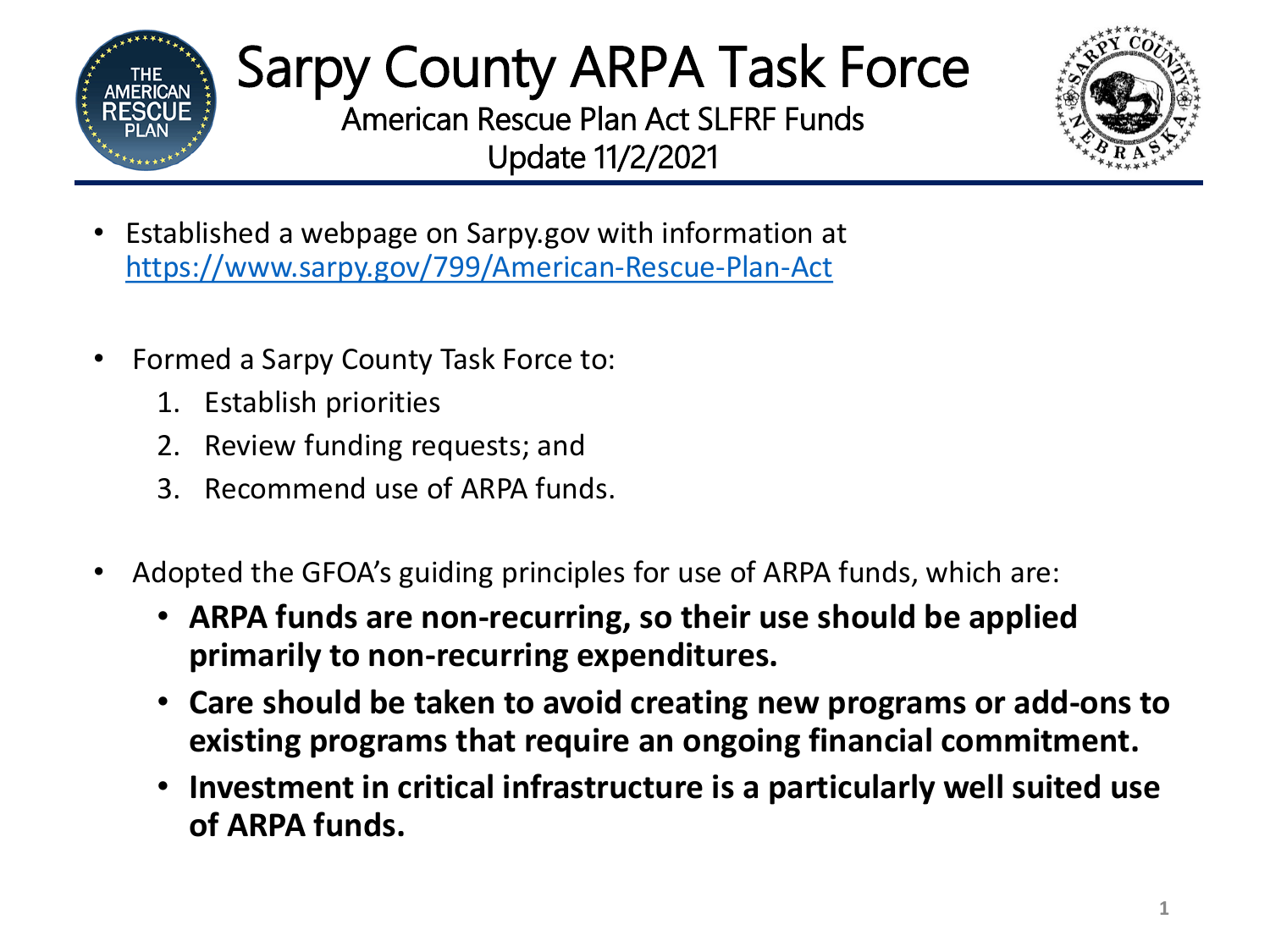

## Sarpy County ARPA Task Force American Rescue Plan Act SLFRF Funds Update 11/2/2021



- Requested the public to submit funding requests through October 31, 2021 (see <https://www.sarpy.gov/803/Request-ARPA-Funding>)
- Identified possible uses of ARPA for county projects (ongoing).
- Monitored & reviewed the U.S. Treasury Department guidelines (Interim Final regulations) and recent amendments (SS. 3011/HR 5735). The recent amendment passed by the Senate and currently in the House, will provide more flexibility for the use of ARPA funds by counties.
- Spent/committed \$308,000 (0.8%)of the \$36,360,628 that we expect to get.
	- \$300,000 of this was to Lift-up Sarpy, a local non-profit, for use, at the direction of Sarpy County Human Services, specifically for rent assistance, food, clothing, and other emergency assistance for residents.
- No plans to utilize any ARPA funds for premium pay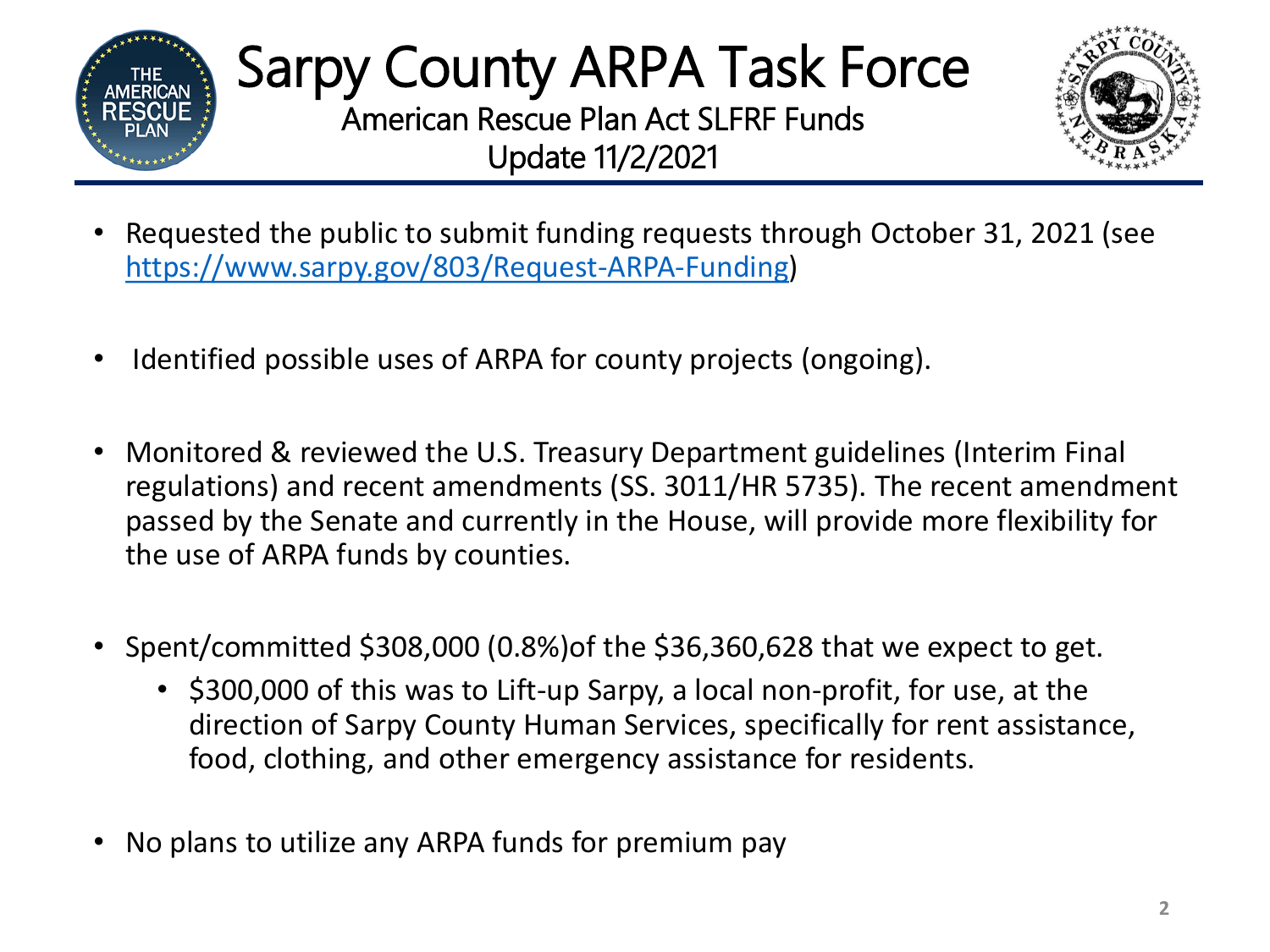

## Sarpy County ARPA Task Force

American Rescue Plan Act SLFRF Funds Update 11/2/2021



| <b>Source of Requests</b>     | <b>Description</b>                                                      | <b>Amount</b><br>(5 in 000's) |
|-------------------------------|-------------------------------------------------------------------------|-------------------------------|
| <b>Sarpy County</b>           | <b>Correctional Center Project</b>                                      | \$13,000                      |
| <b>Sarpy County</b>           | <b>Road Projects</b>                                                    | 10,000                        |
| <b>Sarpy County</b>           | Sewer Project (non Sewer Agency)                                        | 7,850                         |
| <b>Sarpy County</b>           | <b>JJC Expansion Design &amp; Construction</b>                          | 6,100                         |
| <b>Sarpy County</b>           | <b>Other Requests</b>                                                   | 11,533                        |
| Community [20 organizations]  | <b>Various</b>                                                          | 23,163                        |
| <b>Subtotal</b>               |                                                                         | \$71,646                      |
| <b>ARPA FUNDING</b>           | $\frac{1}{2}$ Received, other $\frac{1}{2}$ to be received in May, 2022 | 36,360                        |
| Requests in excess of funding |                                                                         | \$35,286                      |